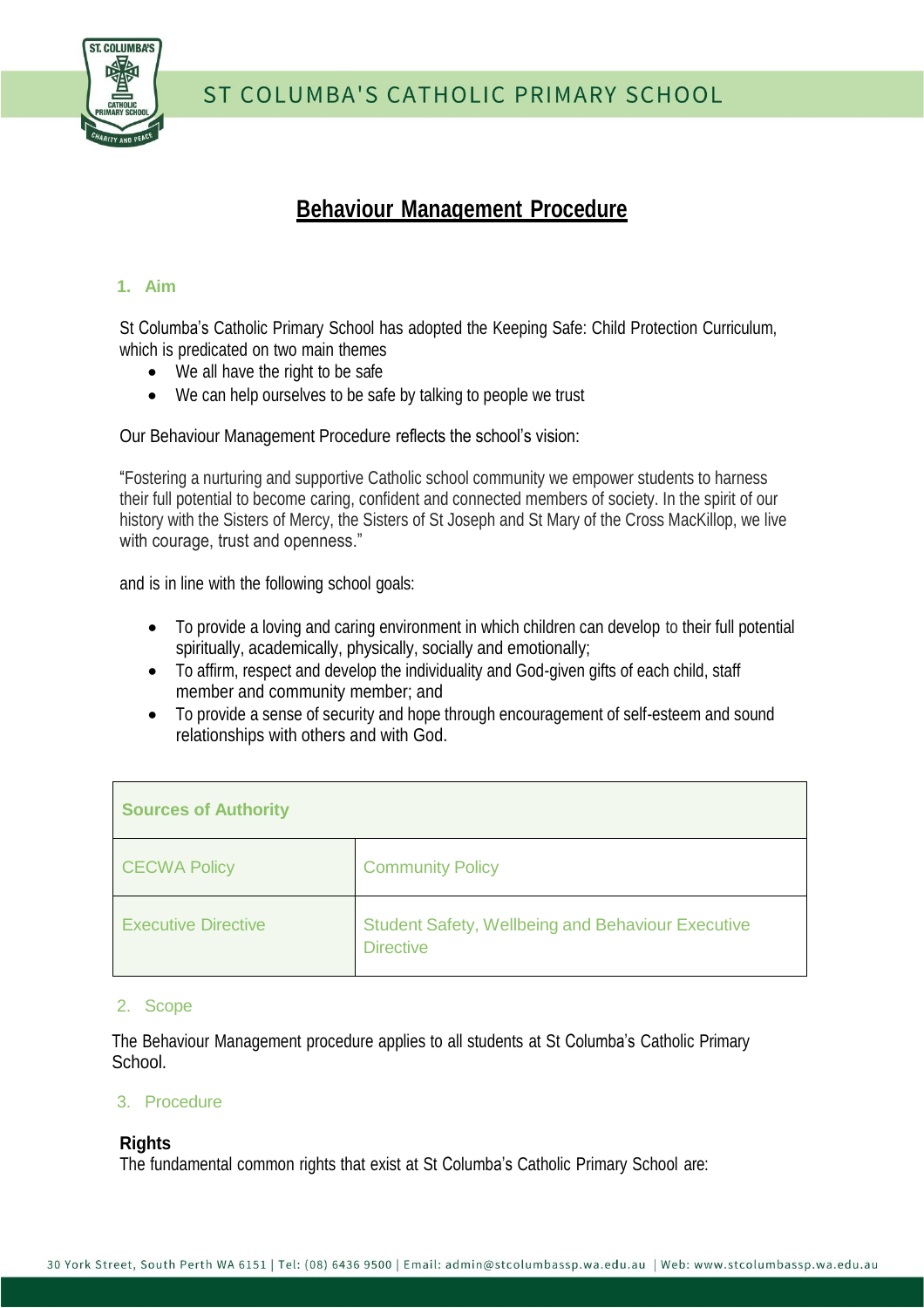- Everyone has the right to feel safe at school.
- Everyone has the right to be treated fairly and with respect.
- Everyone has the right to work in an environment, which enables them to learn.
- The school explicitly forbids the use of any form of child abuse. corporal punishment or degrading punishment.

#### **Responsibilities**

Responsibilities give protection for the rights of each individual at St Columba's Catholic Primary School. Students have a responsibility to follow school rules and we:

- Act in safe ways and seek help when we need it.
- Treat others in a friendly and respectful way. We appreciate our similarities and differences by sharing our ideas and listening to the ideas of others.
- Support each other by listening, helping, cooperating and behaving responsibly.
- Include and welcome others.
- Are considerate, courteous and show good manners towards each other.

#### **Positive Reinforcement and Recognition**

Teachers strive to create a positive, rewarding and enriching learning environment. Each teacher may have their own incentive procedure that best suit their students and style. However, these procedures are all created around the rules stated on the Student Expectation Matrix.

### **Behaviour Management Framework – 123 Magic™ and Emotional Coaching**

St Columba's Catholic Primary School utilises the 123 Magic™ and Emotional Coaching program. This approach involves teachers and education assistants putting limits on undesirable behaviour by a counting or signalling method. Students are taught what behaviours are not okay. These are known as stop behaviours. If the child stops at 1 or 2 then nothing else happens. If the child reaches the count of 3, the child will be directed to a think spot, students will be given some 'time out' to reflect on their behaviour. At the end of the time the student will re-join the class activity and will be given a fresh start. There may be occasions when on the count of 3, instead of 'time out' the student may briefly lose a privilege (i.e., if the student was misusing an iPad, they may lose access to the iPad for a short period of time). The student would be informed about the alternative consequence prior to reaching the count of 3.

Emotion coaching is a complementary strategy to the behaviour management techniques of 123 Magic™. Emotion coaching sees teachers using empathy to help students reflect on and identify with their emotions. This enables them to get better at managing their emotions, which in turn develops better self-control of their behaviours. The desired outcome is that students improve their emotional intelligence and thus learn to respond more flexibly to emotional triggers.

Emotion coaching, together with the behavioural strategies encompassed within 123 Magic™, provides teachers with a balanced approach to managing a student's behaviour while teaching them skills to better manage their emotions and take more responsibility for their own behaviours.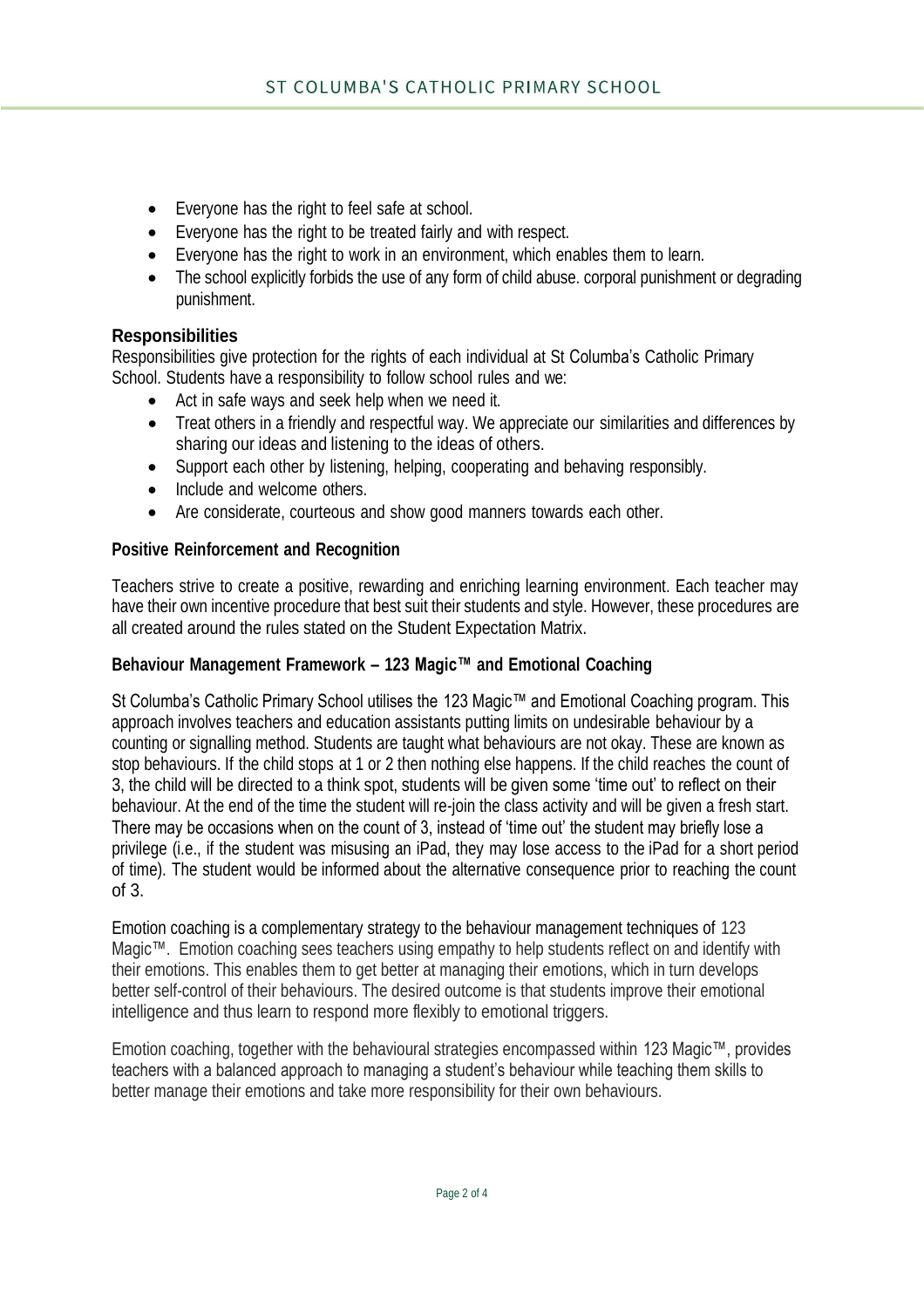

# **SERIOUS MISBEHAVIOUR**

A student may be sent to the office and may be seen by the Principal or a member of the Leadership team. If the behaviour is deemed serious, the school will contact parents or caregivers by phone or email.

# **IN SCHOOL SUSPENSION – UNDERTAKEN BY PRINCIPAL**

If a student is involved in three serious incidents in one term, an in-school suspension may occur. This will be held at the school in a supervised room for half a day (the room will be decided on the day). The student will be seated in a room away from other students. They will be required to complete set work. Recess and lunch breaks may be taken at different times to the rest of the school. This will be at the discretion of the Principal.

# **OUT OF SCHOOL SUSPENSION – UNDERTAKEN BY PRINCIPAL**

St Columba's Catholic Primary School is guided by the CECWA Policy for any out of school suspension. The Principal may enforce an out of school suspension if a student's behaviour is deemed to be serious and not respectful of the school rules or school staff.

# **EXCLUSION**